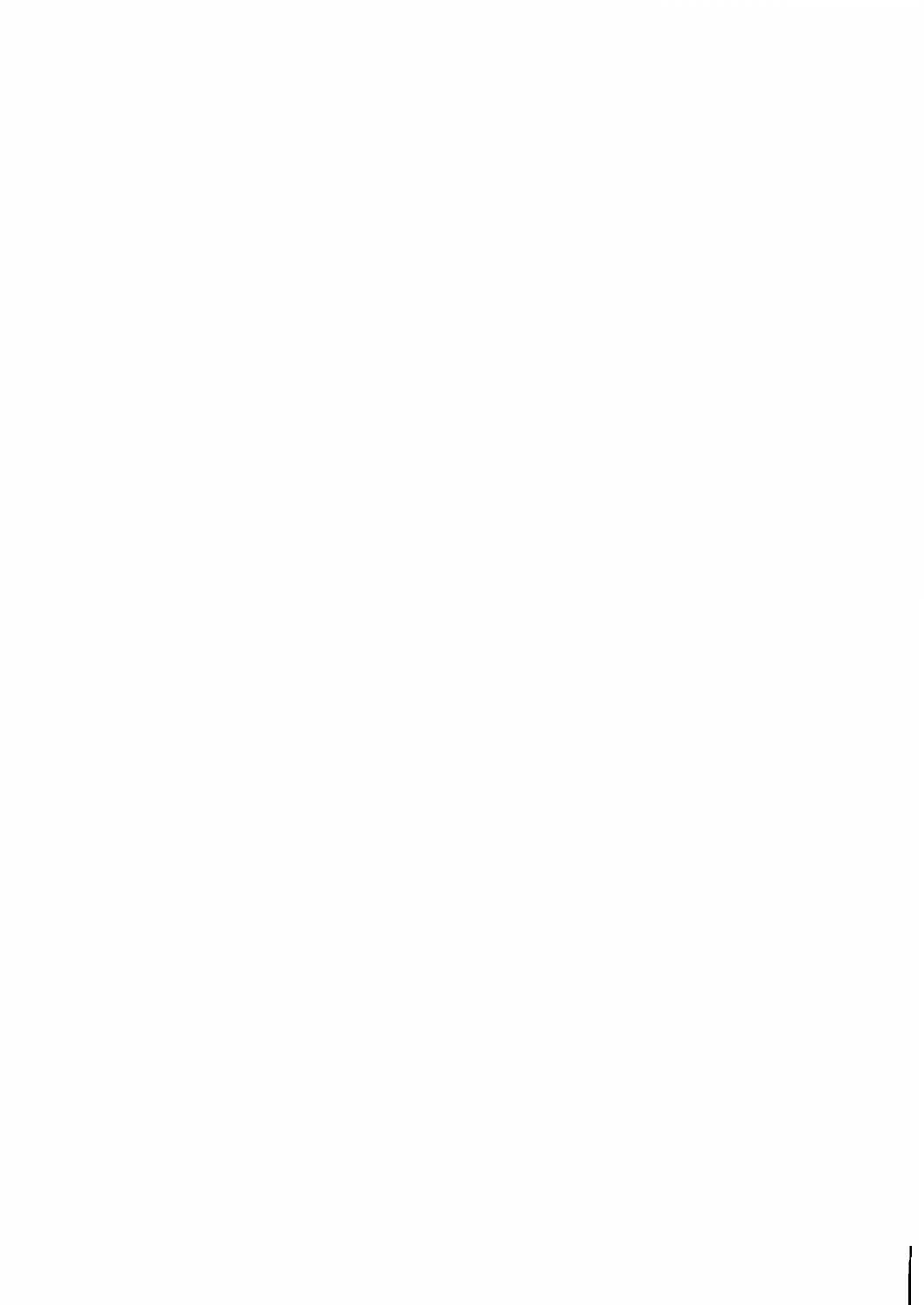# Geometric Approach to Isermann Duality in Linear Vector Optimization

#### Hirotaka Nakayama

Department of Appl ied Mathematics, Konan University 8-9-1 Okamoto, Higashinada, Kobe 658, JAPAN

### **ABSTRACT:**

In recent years, there have been several reports on duality in vector optimization. However, there seem to be no unified approach to dualization. In the author's previous paper, a geometric consideration was given to duality in nonlinear vector optimization. In this paper, some relationship among duality, stability (normality) and condition of alternative will be reported on the basis of some geometric consideration. In addition, Isermann's duality in linear cases will be derived from the stated geometric approach.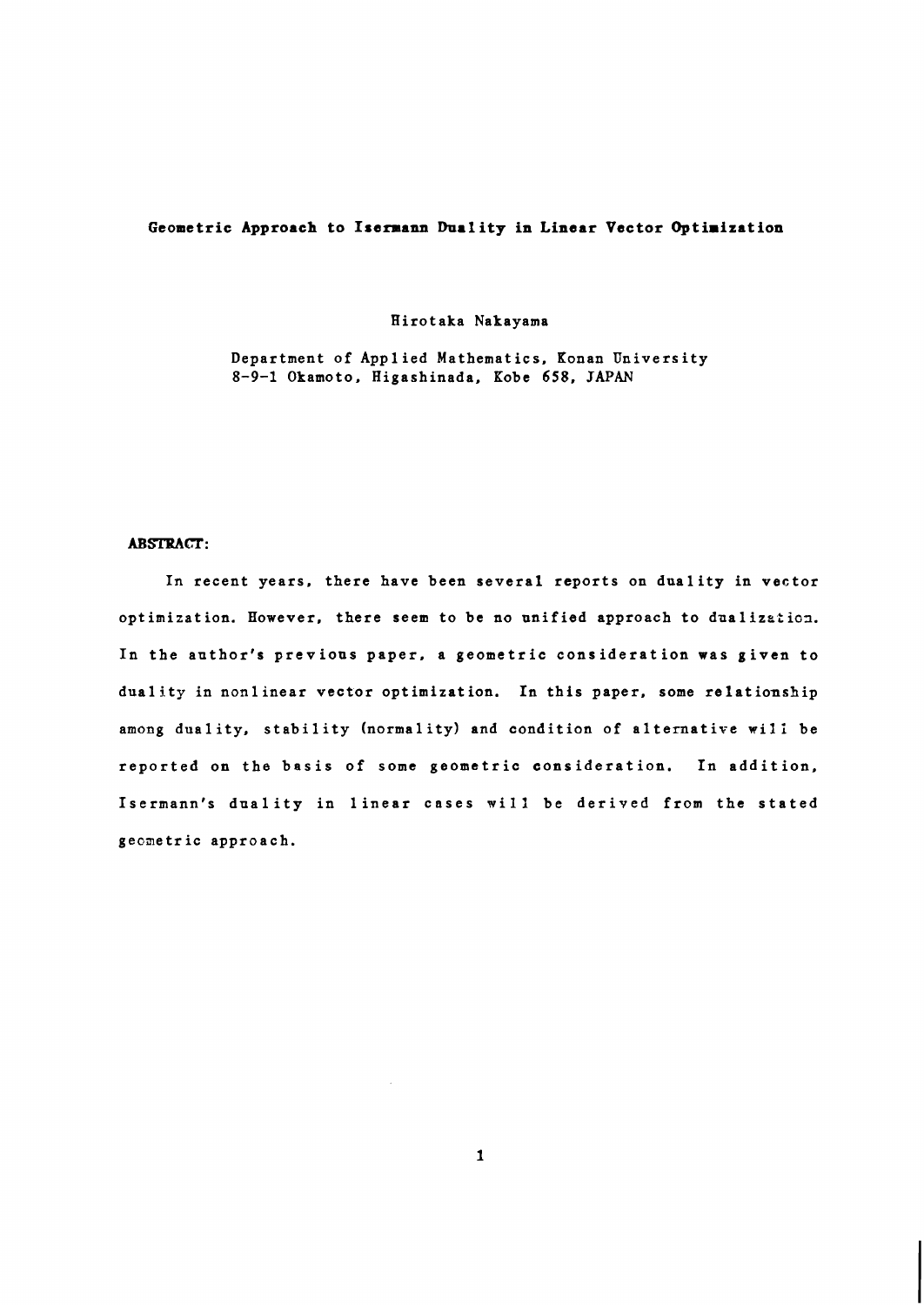1. Review of Duality, Stability and Condition of Alternatives in Scalar Optimization

Let  $X'$  be a subset of an n-dimensional Euclidean space  $R^n$  and let  $f:\mathbb{X}'\longrightarrow\mathbb{R}$  and  $g:\mathbb{X}'\longrightarrow\mathbb{R}^m$ . Then for the following traditional scalar objective optimization problem

(P): Minimize  $\{f(x) | x \in X' \subset R^n, g(x) \leq 0\},$ an associated dual problem is given by

(D): Maximize  $\{\phi(u) \mid u \geq 0, \phi(u) = \inf \{L(x, u) \mid x \in X'\}\}\$ 

Here the vector inequality  $\leq$  is the usual one which is componentwise.

Now set

$$
X = X' \cap \{x \in R^n \mid g(x) \le 0\}
$$
  

$$
X(z) = \{x \in X' \mid g(x) \le 2\},
$$
  

$$
w(z) = \inf \{f(x) \mid x \in X', g(x) \le 2\}
$$

and

epi w = 
$$
\{(z,y) | y \ge w(z), X(z) \neq \emptyset\}.
$$

Under some appropriate convexity condition, it is well known that the set epi w is convex.

Definition 1.1 The duality between the problems (P) and (D) implies to hold

$$
\inf \{f(x) | x \in X \subset \mathbb{R}^n, g(x) \leq 0\} = \max \{g(u) | u \geq 0\}.
$$

**Definition 1.2** The problem (P) is said to be  $\frac{\text{stab}1e}{\text{in}}$  if the function  $w(z)$  is subdifferentiable at  $z=0$ .

Note 1.1  $w(z)$  is subdifferentiable at z=0 if and only if there exists a nonvertical supporting hyperplane for epi W at (O,w(O)).

Theorem 1.1 The duality holds if and only if inf(P) is finite and (P) is stablel4.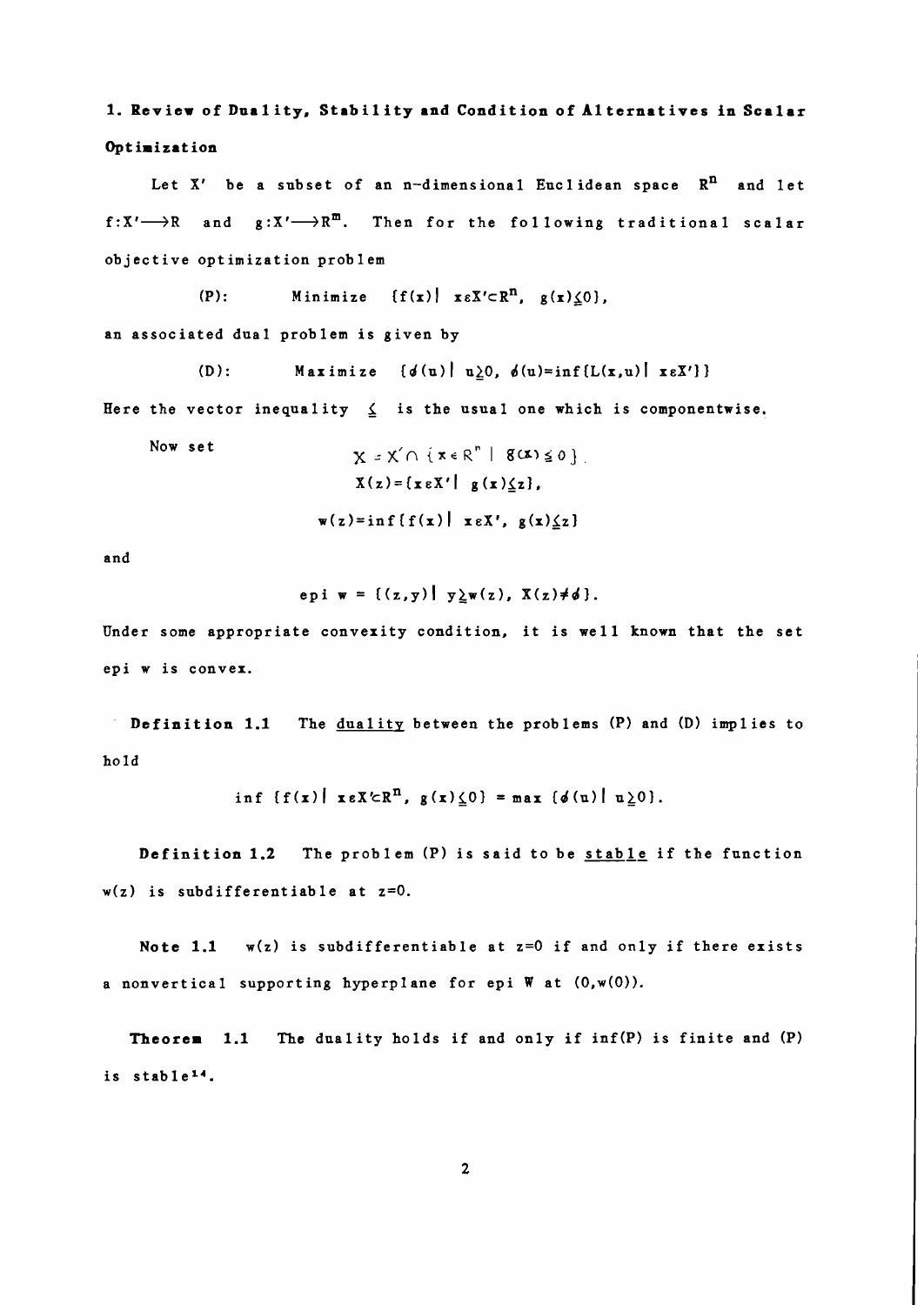**Note 1.2** If our interests for duality is in the condition under which inf(P)=sup(D) holds, we can use the following normality condition<sup>16</sup>:

$$
c1 Y_G = Y_{c1G}
$$

where

$$
G = \{ (z,y) | y \ge f(x), z \ge g(x), x \in X' \}
$$
  

$$
Y_G = \{ y \in R^1 | (0,y) \in G, 0 \in R^m \}
$$
  

$$
Y_{c,1G} = \{ y \in R^1 | (0,y) \in C1G, 0 \in R^m \}.
$$

**Definition 1.3** The condition of alternative involving the pairs (f,X) and  $(\phi,R^m_+)$  implies that for any  $\alpha\epsilon(-\infty,\infty)$  exactly one of the following  $(I_{\alpha})$ ,  $(II_n)$  holds:

 $(I_a)$   $\exists$   $x \in X$  such that  $f(x) \le a$ 

 $(II_a) \equiv u \cdot R_+^m$  such that  $\phi(u)\underline{\lambda}a$ .

**Theorem 1.2** The duality holds if and only if the condition of alternative involving the pairs  $(f,X)$  and  $(\phi,R_+^m)$  holds<sup>8</sup>.

### **2. Vector Optimization**

 $\sim 10^{11}$  km  $^{-1}$ 

Let X be a set of alternative in an n-dimensional Euclidean space  $R^n$ , and let  $f=(f_1,...,f_p)$  be a vector-valued criterion function from  $R^n$ into  $\mathbb{R}^p$ . For given two vectors  $y^1$  and  $y^2$  and a pointed cone K, the following notations for cone-order will be used:

$$
y^{1} \leq_{K} y^{2} \iff y^{2} - y^{1} \in K
$$
  

$$
y^{1} \leq_{K} y^{2} \iff y^{2} - y^{1} \in K \setminus \{0\}
$$
  

$$
y^{1} \leq_{K} y^{2} \iff y^{2} - y^{1} \in K \setminus \{0\}
$$
  

$$
y^{1} \leq_{K} y^{2} \iff y^{2} - y^{1} \in int K
$$

Furthermore, the K-minimal and the K-maximal solution set of Y are defined, respectively, by

Min<sub>K</sub> Y := {
$$
\overline{y}
$$
eY | no yeY such that  $y \leq_K \overline{y}$ }  
Max<sub>K</sub> Y := { $\overline{y}$ eY | no yeY such that  $y \geq_K \overline{y}$  }.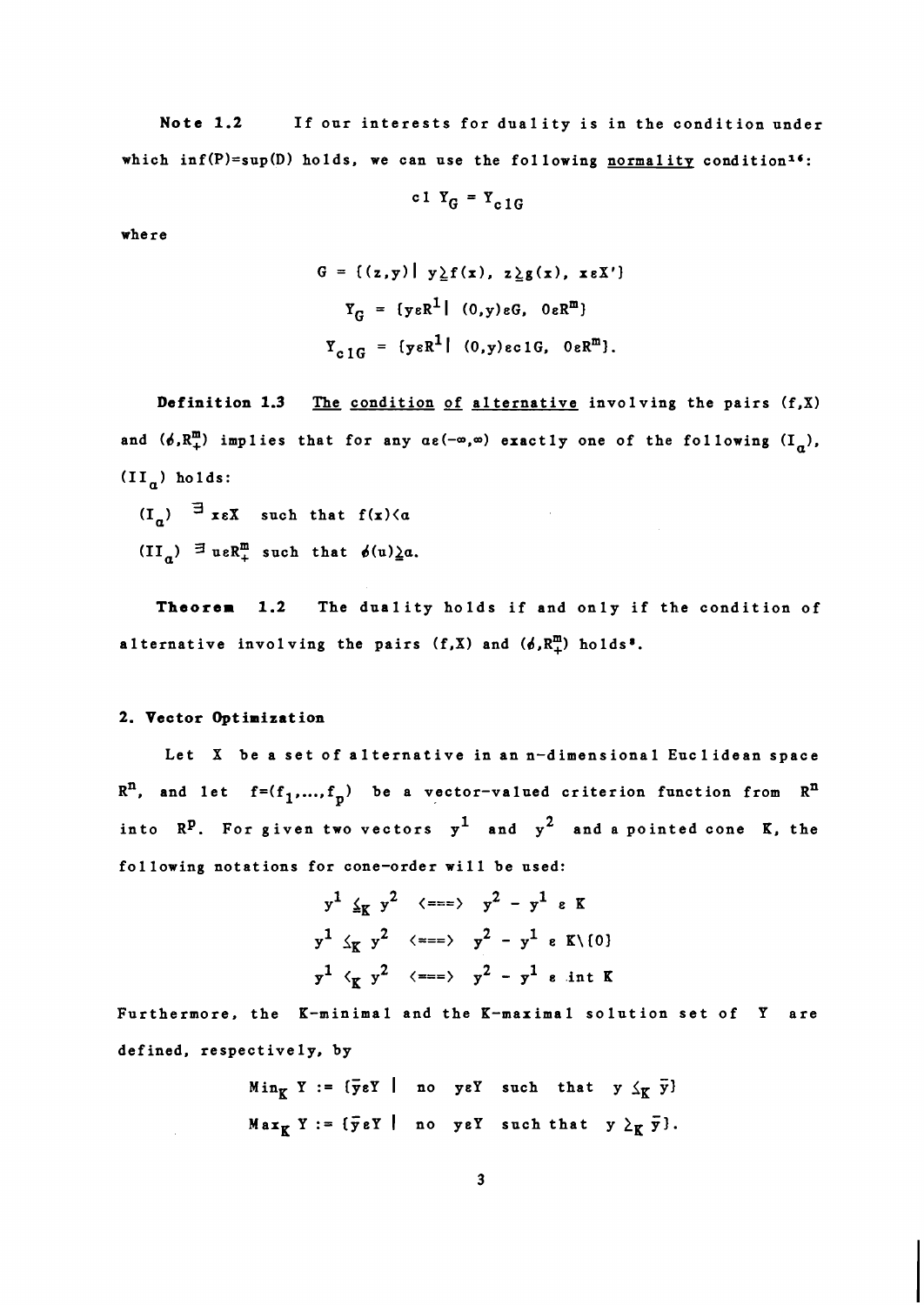Throughout this paper, for any cone  $K$  in  $\mathbb{R}^p$  we denote the positive dual cone of  $K$  by  $K^0$ , that is,

$$
K^O := \{p \in R^P \mid \langle p, q \rangle \geq 0 \text{ for any } q \in K\}
$$

where  $\langle p, q \rangle$  denotes the usual inner products of p and q, i.e.,  $p^T q$ . For a K-convex set Y, a K-minimal solution  $\bar{y}$  is said to be <u>proper</u>, if there exists usint  $K^O$  such that

 $\langle \mu, y \rangle \geq \langle \mu, \overline{y} \rangle$  for all yeY.

Then, a general type of nonlinear vector optimization may be formulated as follows:

(VP):  $D-minimize f(x) subject to x \in X$ ,

where  $f=(f_1,...,f_n)$  and

 $X := \{x \in X' \mid g(x) \leq_0 0, X' \subset R^n \}.$ 

For a while in this section, we impose the following assumptions:

(i) X' is a nonempty compact convex set.

(ii) D and Q are pointed closed convex cones with nonempty interior respectively of  $\mathbb{R}^p$  and  $\mathbb{R}^m$ .

(iii) f is continuous and D-convex.

(iv) g is continuous and Q-convex.

Under the assumptions, it can be readily shown that for every  $zeR^m$ , both sets

 $X(z) := {x \in X' | g(x) \leq_0 z}$ 

and

 $Y(z) := f[X(z)]$ 

:=  $\{y \in \mathbb{R}^p \mid y = f(x), x \in \mathbb{X}', g(x) \leq_0 z\}$  (2.1)

are compact,  $X(z)$  is convex and  $Y(z)$  is D-convex. Let us consider the primal problem (VP) by embedding it in a family of preturbed problems with  $Y(z)$  given by  $(2.1)$ :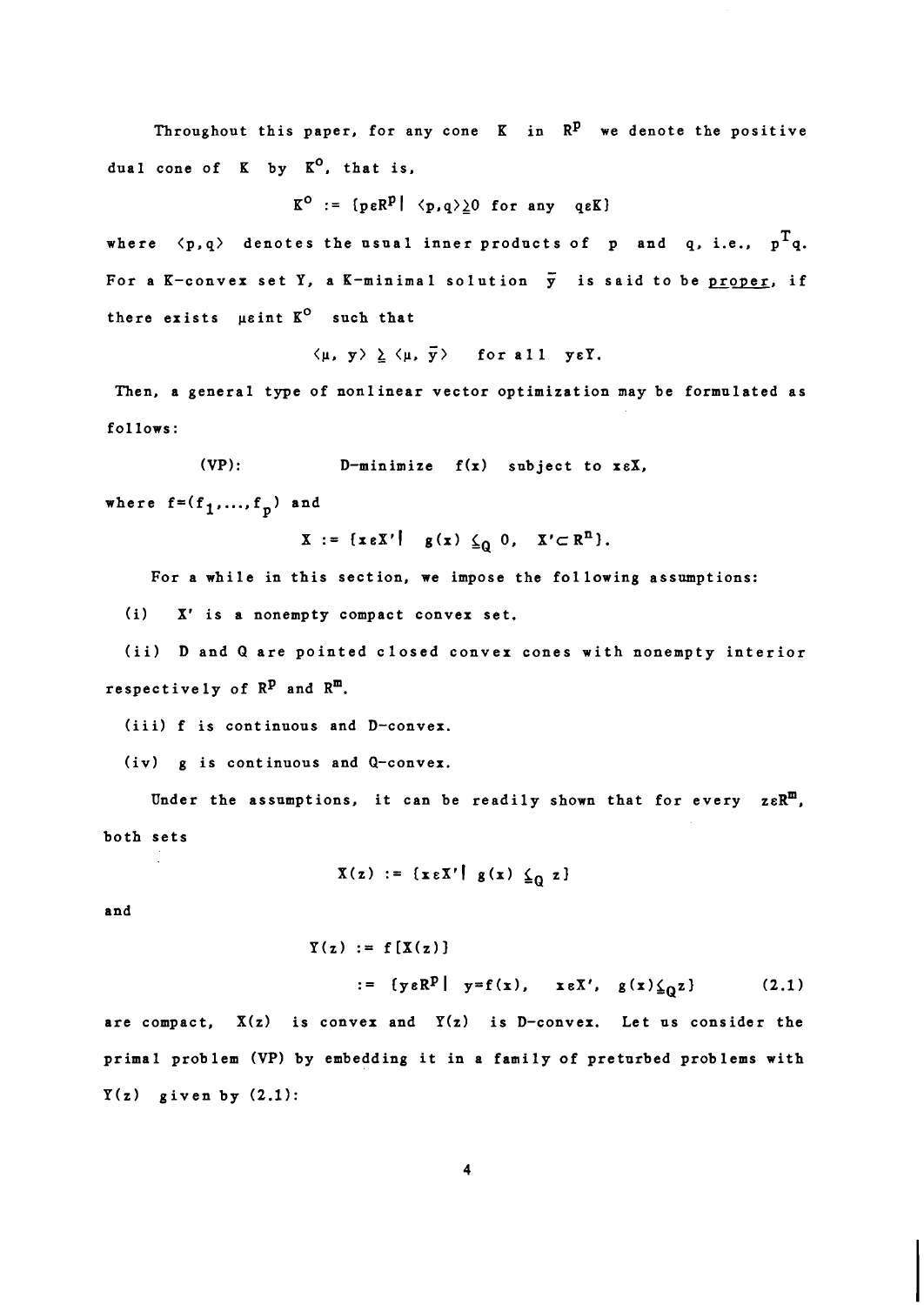$$
(VP_{z})
$$
:  $D-minimize Y(z)$ .

Clearly the primal problem (VP) is identical to the problem (VP<sub>z</sub>) with  $z=0$ . Now define the set Z as

$$
Z := \{ z \in \mathbb{R}^m \mid X(z) \neq \emptyset \}.
$$

It is known that the set Z is convex (see, for example, Luenberger<sup>6</sup>).

Associated with the problem (VP), the point-to-set map defined by

$$
\mathbf{W}(\mathbf{z}) := \mathbf{Min}_{\mathbf{D}} \mathbf{Y}(\mathbf{z})
$$

is called a perturbation (or primal) map. It is known that

(i) for each zeZ,  $W(z)$  is a D-convex set in  $\mathbb{R}^p$ ,

(ii) the map  $W(z)$  is D-monotone, namely,

$$
\mathbf{W}(\mathbf{z}^1) \subset \mathbf{W}(\mathbf{z}^2) + \mathbf{D}
$$

for any  $z^1$ ,  $z^2$  e Z such that  $z^1 \underline{\zeta_0} z^2$ , (iii)  $W(·)$  is a D-convex point-to-set map (Tanino-Sawaragi<sup>17</sup>).

A vector-valued Lagrangian function for the problem (VP) is defined on X' by

$$
L(\mathbf{x},\mathbf{U}) = f(\mathbf{x}) + Ug(\mathbf{x}).
$$

Hereafter, we shall denote by **74** a family of all pxm matrices **U** snch that UQ **c** D. Such matrices are said to be positive in some literatures (Ritter<sup>13</sup>, Corley<sup>2</sup>). Note that for given  $\mu \epsilon D^0 \setminus \{0\}$  and  $\lambda \epsilon Q^0$  there exist Ue  $U$  such that

 $\overline{u}^T u = \lambda$ .

In fact, for some vector e of D with  $\langle \mu, e \rangle = 1$ ,

 $U = (\lambda_1 e, \lambda_2 e, ..., \lambda_m e)$ 

is a desired one.

The point-to-set map  $\Phi: \mathcal{U} \longrightarrow \mathcal{P}(\mathbb{R}^p)$  defined by

$$
\Phi(\mathbf{U}) = \text{Min}_{\mathbf{D}} \left[ L(\mathbf{x}, \mathbf{U}) \middle| \mathbf{x} \in \mathbf{X'} \right]
$$

is called a dual map, where  $\mathcal{P}(R^p)$  denotes the power set of  $R^p$ . Using *wi* th this terminology, a dual problem associated primal problem (VP) can be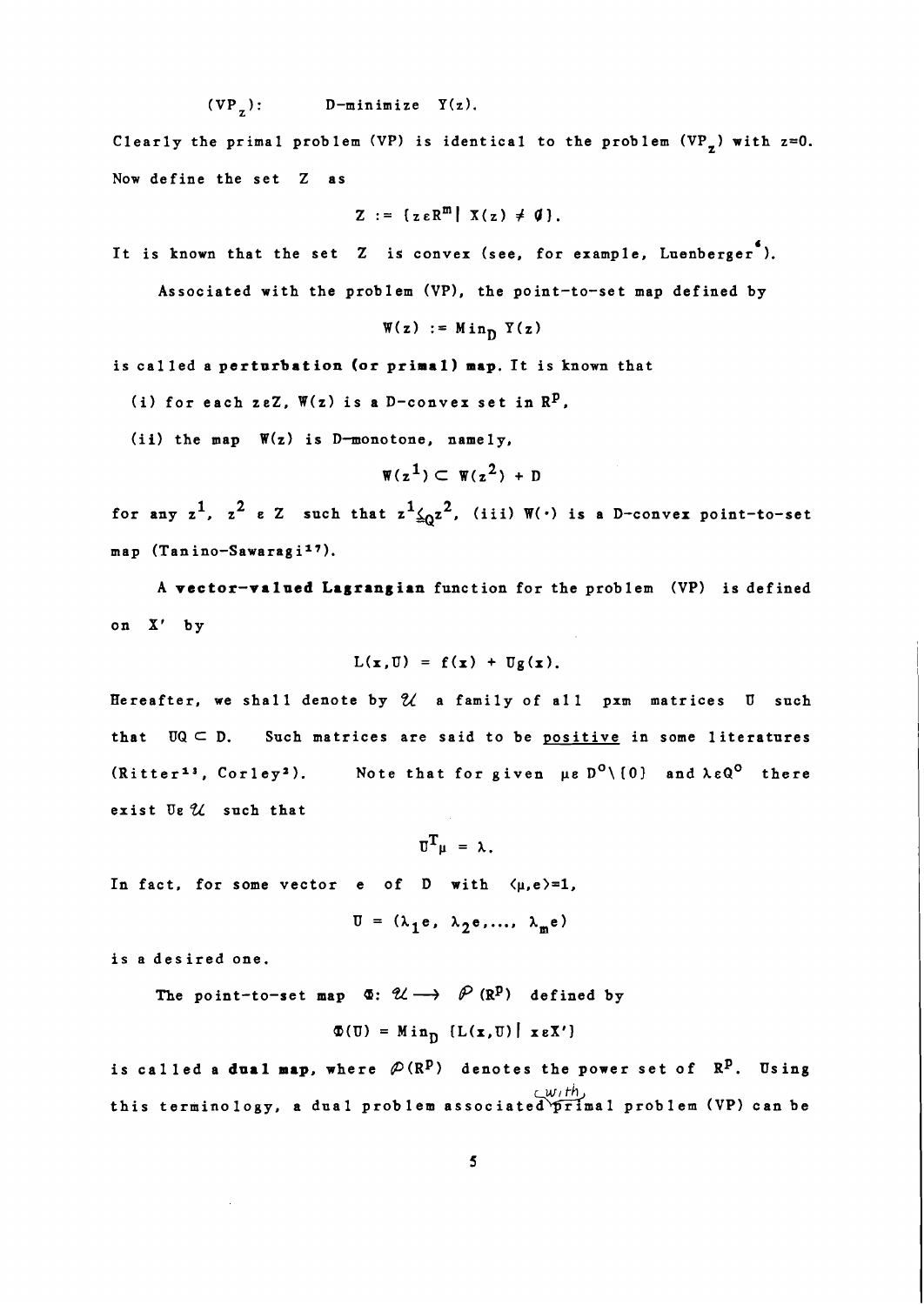defined in parallel with ordinary mathematical programming as follows  $(Tanino-Sawaragi<sup>17</sup>)$ :

> $(VD_T):$  D-maximize  $\bigcup \Phi(U).$  $\pi$   $2$

It is known that (i) for each U,  $\Phi(U)$  is a D-convex set in  $\mathbb{R}^p$ , (ii)  $\Phi(\mathbb{U})$  is a D-concave point-to-set map, i.e., for any  $\mathbb{U}^1$ ,  $\mathbb{U}^2$   $\varepsilon\mathcal{U}$  and any  $\alpha\epsilon[0,1]$ 

$$
\Phi(\alpha \overline{v}^1 + (1 - \alpha) \overline{v}^2) \subset \alpha \Phi(\overline{v}^1) + (1 - \alpha) \Phi(\overline{v}^2) + D.
$$

Proposition 2.1 (Tanino-Sawaragi<sup>17</sup>) If  $\bar{x}$  is a proper D-minimal solution to Problem (VP), and if the Slater constraint qualification holds, i.e., there exists  $x \in X'$  such that  $g(x) \langle 0, 0 \rangle$ , then there exists a pxm matrix  $\overline{0}$   $\varepsilon$   $\mathcal{U}$ , such that

$$
f(\bar{x})
$$
 e Min<sub>D</sub>  $\{f(x)+\bar{U}g(x) \mid x \in X'\},$   $\bar{U}g(\bar{x})=0.$ 

Proposition 2.2 (Tanino-Sawaragi<sup>17</sup>) Under the same condition as Proposit ion 2.1,

$$
\texttt{Min}_D(\texttt{VP}) \subset \texttt{Max}_D(\texttt{VD}_T).
$$

In the fol lowing, we shall review several results regarding geometric duality of vector optimization different from that of Tanino-Sawaragi and show a geometric approach to Isermann duality4 in linear cases.

# 3. Geometric Duality of Nonlinear Vector Optimization

For given two sets  $A \subset R^n$  and  $B \subset R^n$ , define

$$
A_1 := A + D
$$
  

$$
B_1 := B - D.
$$

Throughout this chapter, we assume that A is closed.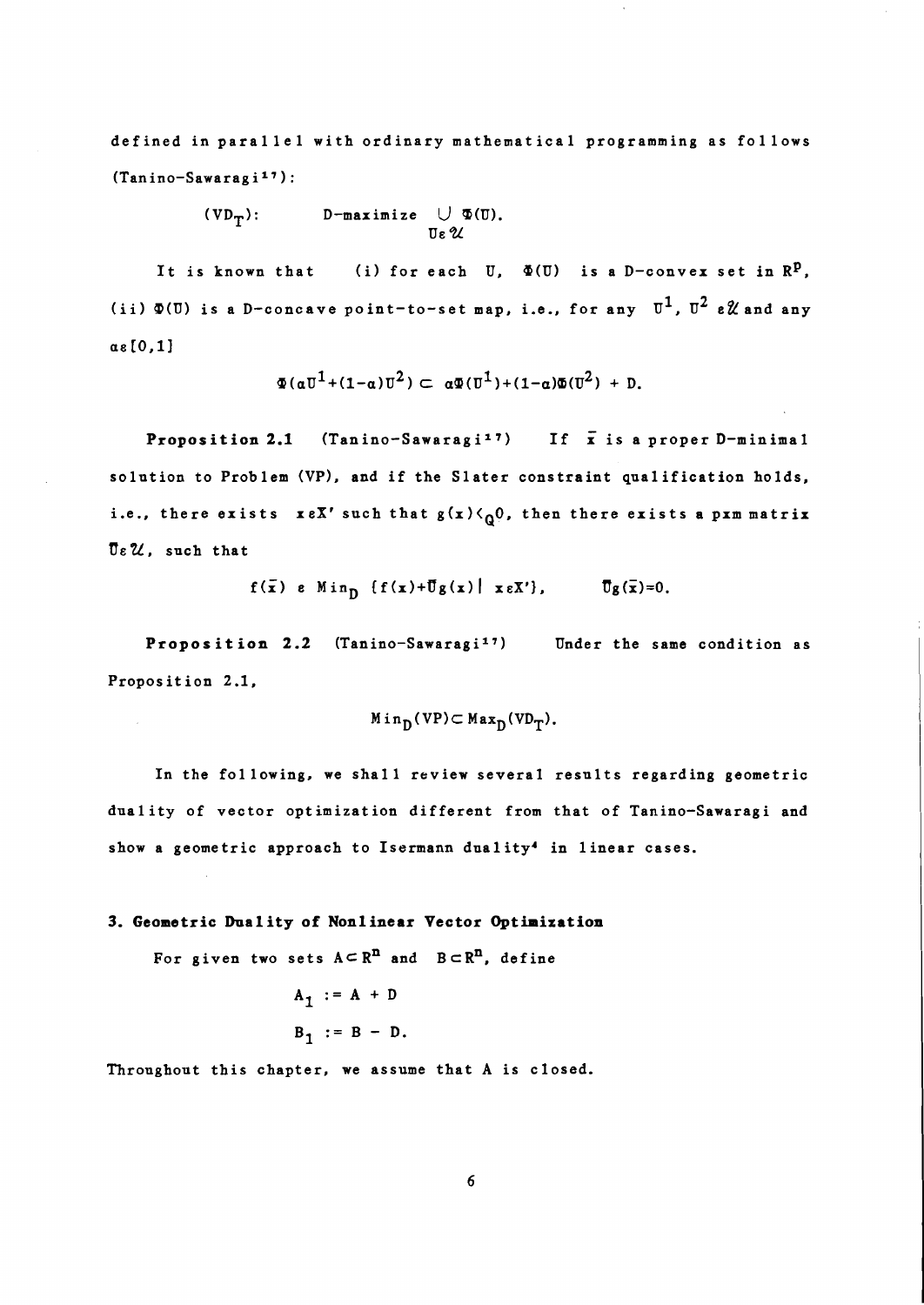Definition 3.1 The condition of alternative (CA1) for vector optimization implies that for any  $a\epsilon A_1$ UB<sub>1</sub> exactly one of the following  $(I_{a})$ ,  $(II_{a})$  holds:

 $(I_{\alpha})$   $\exists$  as A such that  $a \leq_{D} \alpha$ 

 $(II_a)$   $\equiv$  **b** $\epsilon$ B such that  $b \geq_{\mathbf{D}} a$ .

**Theorem 3.1** Suppose that  $Min<sub>D</sub>A \neq 0$ . Then the condition of alternative (CAI) for vector optimization holds if and only if

$$
\mathsf{Min}_{D} A \subset \mathsf{Max}_{D} B.
$$

A proof of this theorem, which was originally given by Luc6, fol lows via the following lemma:

**Lemma 3.1** Define the conditions Dl, D2, A1 and A2 as follows:

- D1:  $\forall$  asA,  $\forall$  b $\epsilon$ B, a  $\angle$ b
- D2:  $\forall$  aeMin<sub>D</sub>A, <sup>3</sup>beB, a<sup>1</sup>/<sub>2</sub>
- A1:  $\forall \alpha \in A_1 \cup B_1$ ,  $II_\alpha ==$  not  $I_\alpha$
- A2:  $\forall \alpha \in A_1 \cup B_1$ , not  $I_\alpha \implies II_\alpha$

Then, D1 is equivalent to A1, and D2 is equivalent to A2.

(proof):  $D1 = \lambda 1$ : From the condition  $II_{\alpha}$ , there exists some beB such that  $b \ge a$ . Suppose to the contrary that the condition  $I_a$  holds, i.e., there exists some a $\epsilon A$  such that  $a \leq a$ . Then we have  $a \leq b$ , which is  $D$ contradict ive to Dl.

Al==>D1: Putting  $a=b$ , the condition  $II_b$  holds. Therefore, for any beB we have not  $I_b$  due to A1, i.e., there exists no aaA such that a $\zeta b$ , which is identical to Dl.

D2==>A2: The negation of I<sub>a</sub> for any  $\alpha \epsilon A_1 \cup B_1$  implies that for any  $\alpha$ eA<sub>1</sub> U B<sub>1</sub> there exists no aeA such that  $a_{\Omega} \cdot \alpha$ . It follows then from the definition of  $A_1 \cup B_1$  that  $aeMin_DA$  or  $aeB_1$ .  $aeMin_DA$  with D2 yields that there exists some beB such that  $a \leq b$ , which is also obtained in case of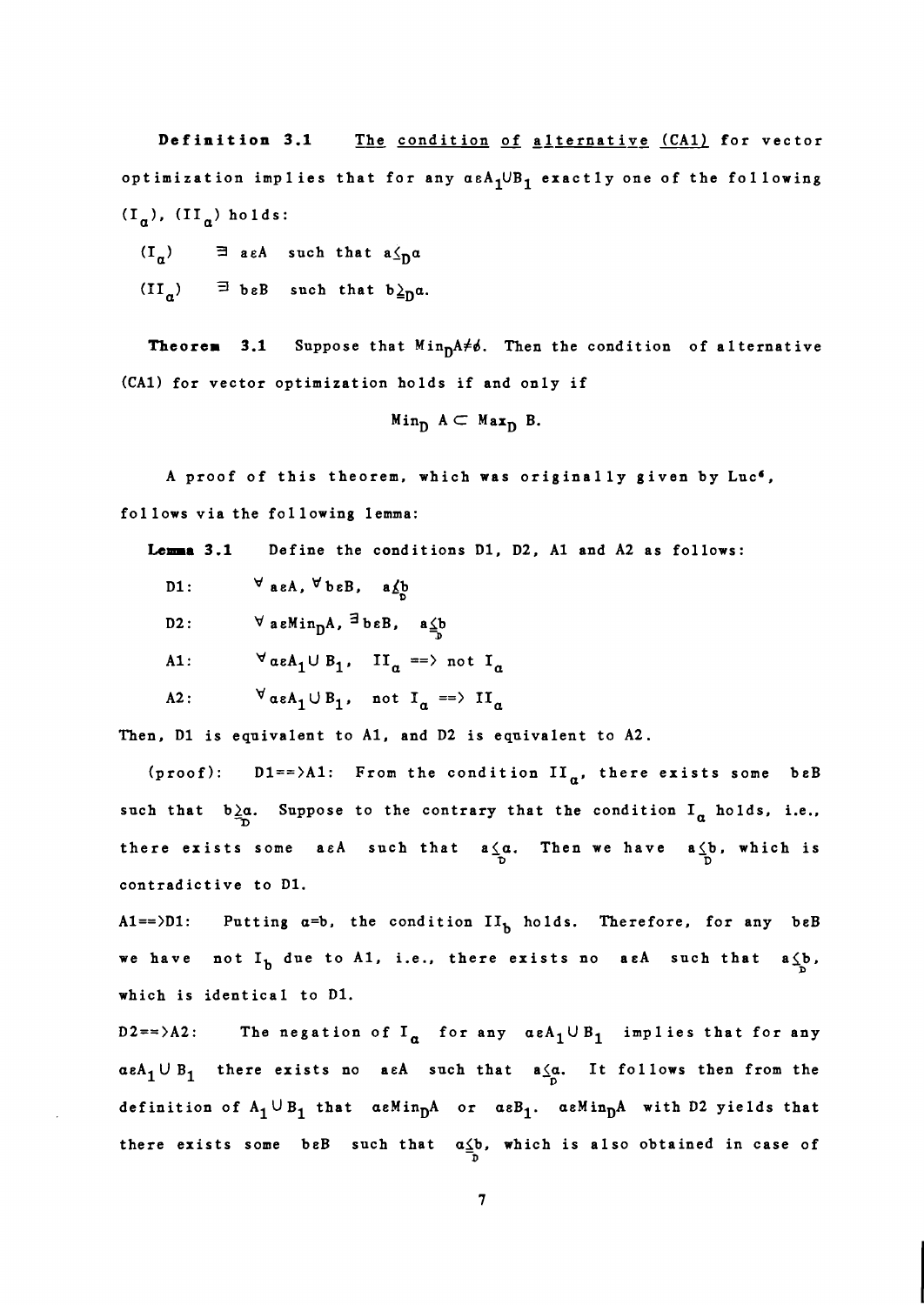$a \epsilon B_1$  from the definition of  $B_1$ .

A2==>D2: For any asMin<sub>D</sub>A, I<sub>a</sub> (i.e.,  $\alpha$ =a) does not hold. It follows then from the condition of A2 that there exists some beB for any aeMin<sub>D</sub>A such that  $a \Delta b$ .

Remark 3.1 The condition D1 is well known as the weak duality. It is easy to see that we have the strong dnality from Dl and D2.

Definition **3.2** *The* condition of alternatipg (CA2) for vector optimization implies that for any  $a \in \mathbb{R}^p$  exactly one of  $(I_\alpha)$ ,  $(II_\alpha)$  holds.

The following lemma is substantial for understanding a geometric relationship between the condition of alternative (CA2) and the dnality of vector optimization:

**Lemma 3.2** Denoting the weak D-minimum solution set of  $A_1$  by w-Min $nA_1$ and setting  $W(A_1) = w - Min<sub>D</sub>A_1 \setminus Min<sub>D</sub>A_1$ , then under the condition of alternative (CA2), we have the following:

- (i) int  $A_1 \cap$  int  $B_1 = \emptyset$
- (ii)  $A_1 \cup B_1 = R^n$
- (iii)  $W(A_1) \cap B_1 = \emptyset$

(proof) If (i) is false, then there exists a point  $a \in \mathbb{R}^n$  such that both  $I_a$  and  $II_a$  hold. Furthermore, if (ii) is false, then there exists a point  $a \in \mathbb{R}^n$  such that neither  $I_a$  nor  $II_a$  of the condition of alternative (CA2) hold. Finally, if (iii) is false, there exists  $\delta \in W(A_1) \cap B_1$ . Then, by setting  $a = \overline{b}$ , both  $I_a$  and  $II_a$  hold.

Theorem 3.2 Suppose that Min<sub>D</sub>A<sup>≠</sup>d. Then, if the condition of alternative (CA2) for vector optimization holds, then

$$
Min_{D} A = Max_{D} B.
$$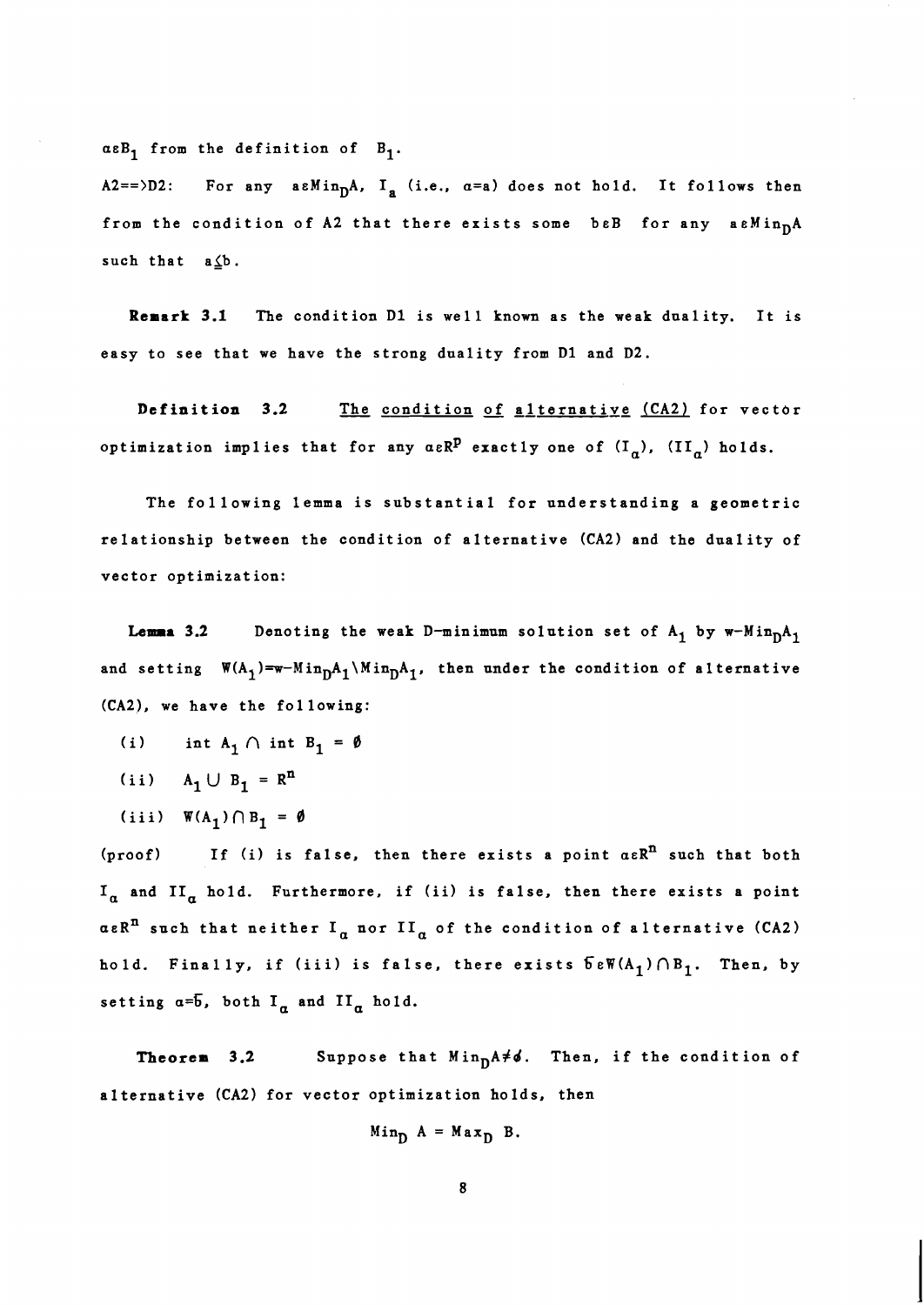(Proof) Min<sub>D</sub>  $A \subset Max_D$  B follows in the same way as in the proof of Theorem 3.1. Next, we shall show  $Max_{D}B\subset Min_{D}A$ . Suppose that  $\delta eMax_{D}B$ . From Lemma 3.2, we have  $\partial A_1 = \partial B_1$ . Then according to Lemma 4.2 of Nakayama<sup>9</sup>,

$$
\mathbf{w}\text{-Min}_{\mathbf{D}} \mathbf{A}_1 = \mathbf{w}\text{-Max}_{\mathbf{D}} \mathbf{B}_1
$$

Therefore, it follows from (iii) of Lemma 3.2 that

$$
5 \varepsilon \ w - \text{Min}_{D}A_{1} \backslash \mathbb{W}(A_{1}) = \text{Min}_{D} A
$$

This completes the proof.

**Definition 3.3** The function f from  $\mathbb{R}^n$  to  $\mathbb{R}^r$  is said to be subdifferentiable at  $\bar{x}$  if there exists a matrix U such that

 $f(x) \nsubseteq f(\bar{x}) + \overline{U}(x-\bar{x})$  for any  $x \in \mathbb{R}^T$ .

**Definition** 3.4 The problem (VP) is said to be stable if W(z) is subdifferentiable at **0.** 

**Theorem 3.3<sup>15</sup>** Let Min<sub>D</sub>(VP) $\neq$ b. Then the problem (VP) is stable if and only if there exists solutions  $\bar{x}$  to the primal problem and  $\bar{0}$  to the dual prob 1 em such that

$$
f(\bar{x}) \ge \Phi(\bar{0}).
$$

Geometric duality in multiobjective optimzation have been given by Jahn<sup>5</sup> and Nakayama<sup>9-11</sup>. There some devices for dualization were made in such a manner that the condition of alternative (A2) for vector optimization holds (Note Theorem 3.2 and Lemma 3.2). We shall review them briefly. As in the previous sect ion, the convexity assumption on f and **g**  will be also imposed here, but X' is not necessarily compact.

Define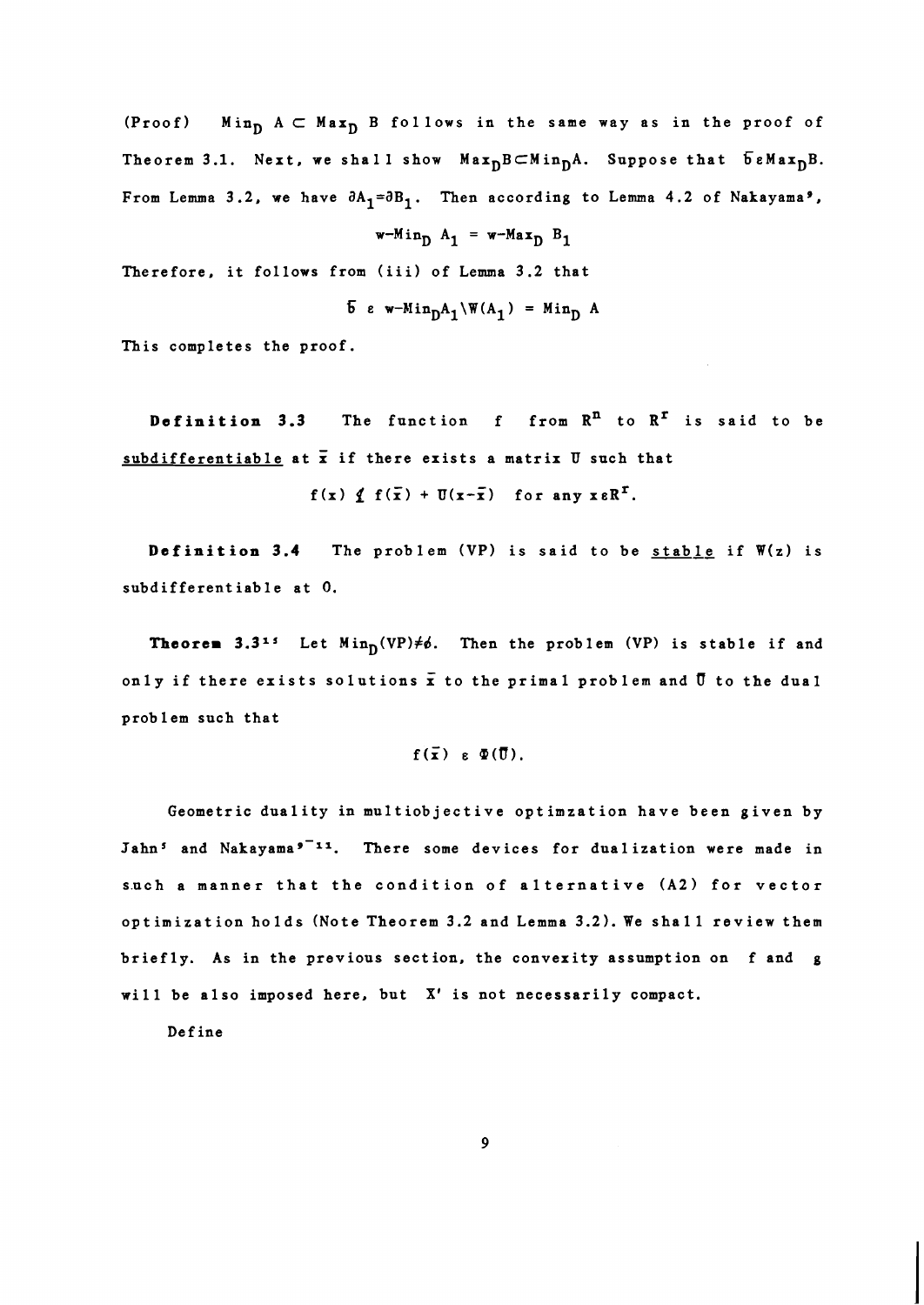G := {(
$$
z,y
$$
) $\epsilon$ R<sup>m</sup> $\mathbf{x}$ R<sup>p</sup>|  $y \geq_{D} f(\mathbf{x})$ ,  $z \geq_{Q} g(\mathbf{x})$ ,  $\mathbf{x} \epsilon X'$ },  
 $Y_{G}$  := { $y \epsilon$ R<sup>p</sup>| ( $0, y$ ) $\epsilon$ G,  $0 \epsilon$ R<sup>m</sup>,  $y \epsilon$ R<sup>p</sup>}.

We restate the primal problem as

$$
(\nabla P)
$$
:  $D$ -minimize  $\{f(x) | x \in X\}$ ,

where

$$
X := \{x \in X' \mid g(x) \leq_0 0, X' \in R^n \}.
$$

Associated with this primal problem, the dual problem formulated by Nakayama' is as follows:

(VD<sub>N</sub>): 
$$
D
$$
-maximize  $Y_{S(U)}$  where  

$$
Y_{S(U)} := \{y \in R^P | f(x) + Ug(x) \leq y, \text{ for all } x \in X'\}.
$$

On the other hand, the one given by Jahn<sup>5</sup> is

$$
(\nabla D_J):
$$
 D-maximize  $\bigcup_{\mu \in \text{int } D^{\circ}} Y_H^{-}(\lambda, \mu)$   
 $\lambda \in Q^{\circ}$ 

where

$$
Y_{H^{-}(\lambda,\mu)} := \{ y \in R^{p} \mid \langle \mu, f(x) \rangle + \langle \lambda, g(x) \rangle \geq \langle \mu, y \rangle \text{ for all } x \in X' \}.
$$

# **Proposition 3.1 (weak duality)**

(i) For any ye  $U Y_{S(\Pi)}$  and for any xeX. UE 'U.

 $y \nvert \nvert \nvert f(x)$ . (ii) For any  $y \in \bigcup_{\mu \in \text{ int } D^{\circ}} Y_{H^-(\lambda,\mu)}$  and for any  $x \in X$ 

$$
y \nmid p f(x).
$$

Proposition 3.2 (Nakayama<sup>9</sup>) Suppose that G is closed, and that there is at least a properly efficient solution to the primal problem. Then, under the condition of Slater's constraint qualification,

$$
(Y_G)^c \subset \bigcup_{\substack{\mu \in \text{ int } D^0 \\ \lambda \in Q^0}} Y_H^-(\lambda, \mu) \subset \bigcup_{\substack{U \in \mathcal{U} \\ \lambda \in Q^0}} Y_{S(U)} \subset \text{ cl } (Y_G)^c.
$$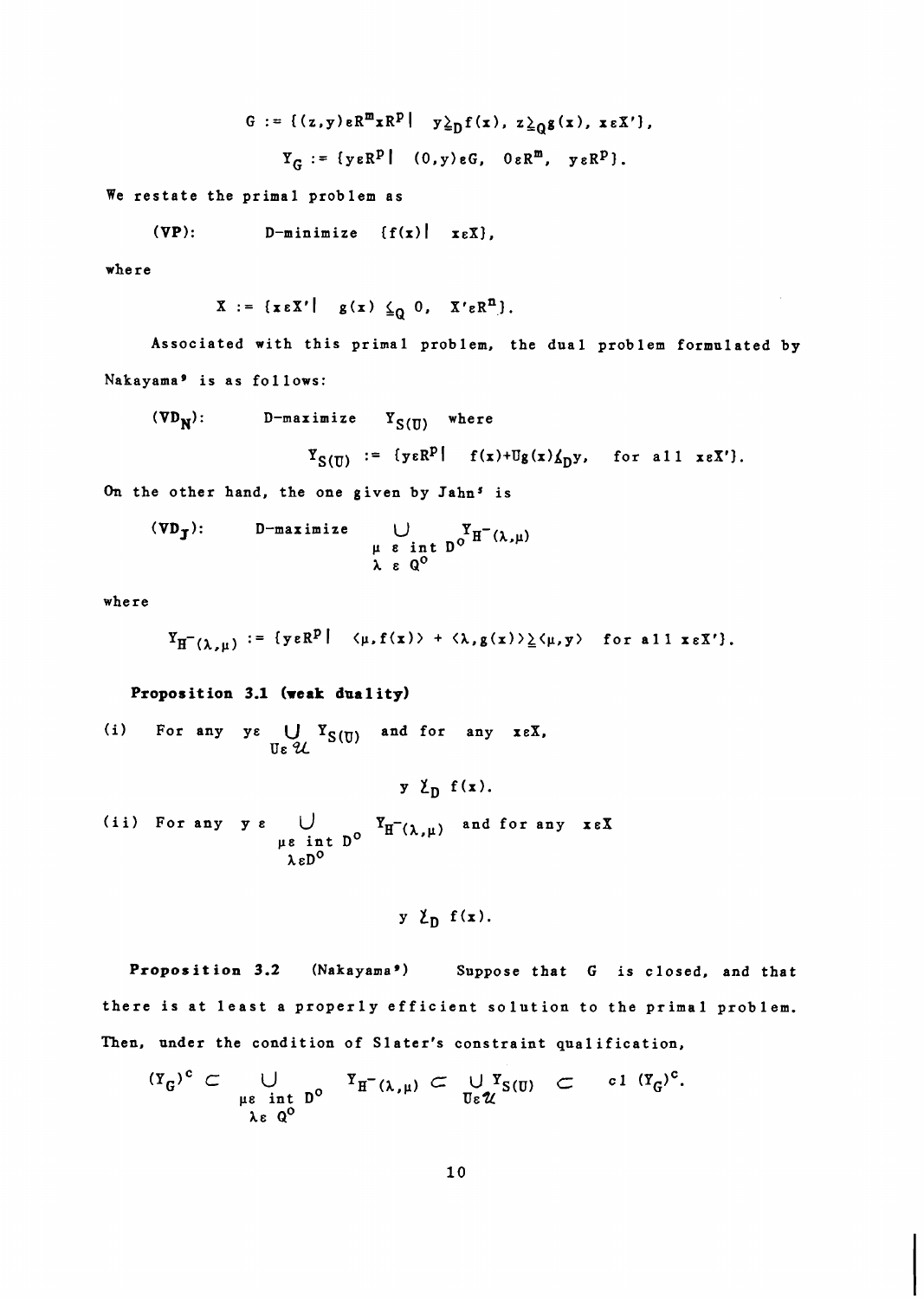Lemma 3.3 (Nakayama<sup>9</sup>) The following holds:

$$
Min_{D} (VP) = Min_{D} Y_{G}.
$$

**Proposition 3.3** (strong duality)<sup>9</sup>,<sup>5</sup> Assume that  $G$  is closed, that there exists at least a D-minimal solution to the primal problem, and that these solutions are all proper. Then, under the condition of Slater's constraint qua1 if ication, the following holds:

(i)  $Min_{D} (VP) = Max_{D} (VD_{N})$ 

(ii)  $Min_D (VP) = Max_D (VD_T)$ .

In some cases, one might not so much as expect that the G is closed. In this situation, we can invoke to some apropriate normality condition in order to derive the duality. In more detail, see for examle, Jahn<sup>5</sup>, Borwein -Nieuwenhuisl, and **Sawaragi-Nakayama-Taninols.** In linear cases, fortunately, it is readily seen that the set G is closed. In addition, we have G = epi W, if there exists no xeM such that  $(C-UA)x \leq_D 0$  as will be seen later. Therefore, we can derive Isermann's duality<sup>4</sup> in linear cases via the stated geometric duality. We shall discuss this in the following sect ion.

### 4. Geometric Approach to Isermann's Duality in Linear Cases

Let D, Q and M be pointed convex polyhedral cones in  $\mathbb{R}^p$ ,  $\mathbb{R}^m$ and  $R^n$ , respectively. This means, in particular, that int  $D^0 \neq \emptyset$ . Isermann4 has given an attractive dualization in linear cases. In the following, we shall consider it in an extended form.

(VP<sub>I</sub>): D-minimize {Cx: x\varepsilon X} where X := {x\varepsilon M: Ax 
$$
\underline{\lambda}_0
$$
 b}.  
\n(VD<sub>I</sub>): D-maximize {Ub: U\varepsilon U<sub>0</sub>}  
\nwhere  $U_0 := {U\varepsilon R^{pxm}$  there exists point D<sup>o</sup> such that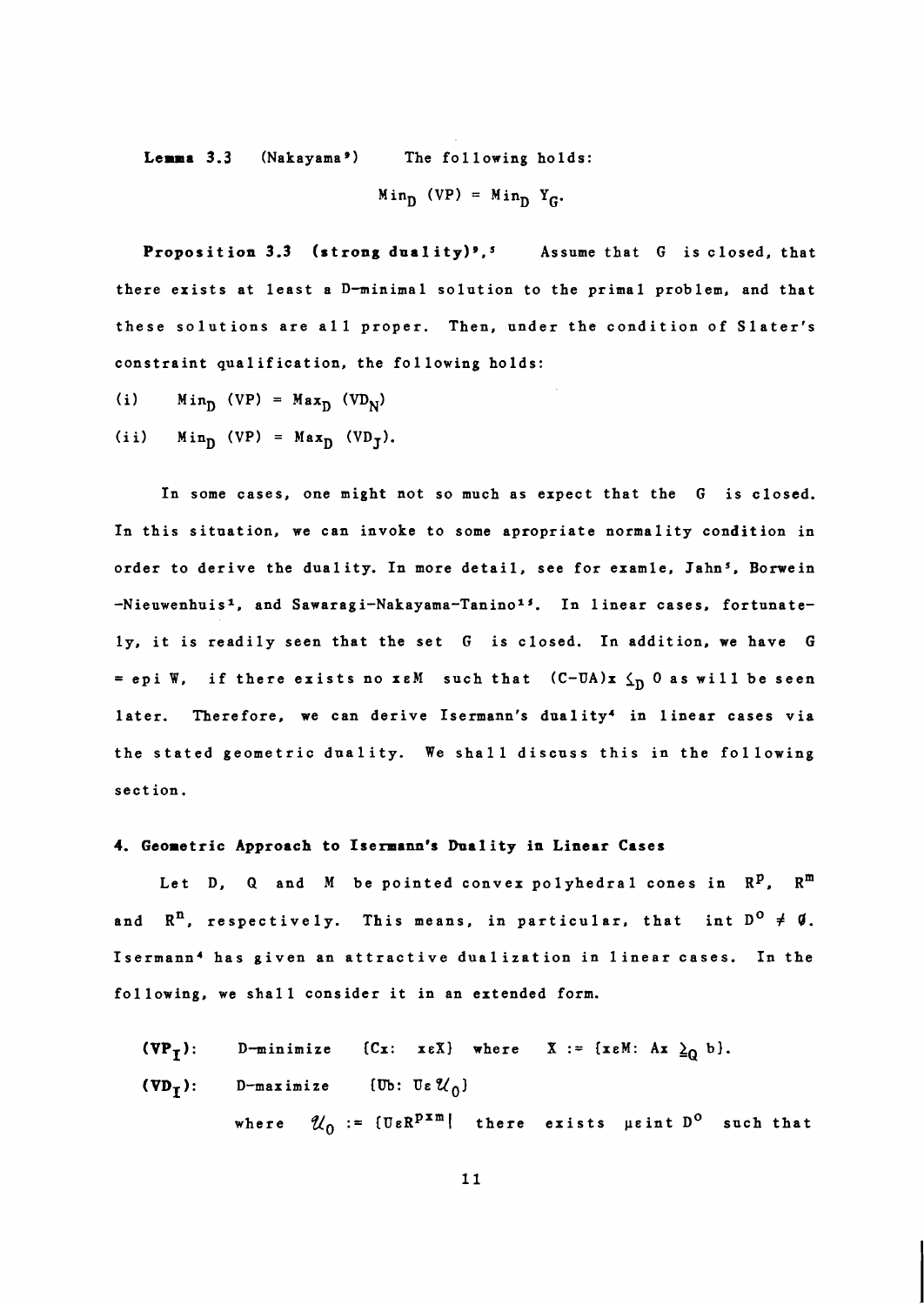$$
\text{tr}_{\mu\epsilon\mathbf{Q}^{\mathbf{O}}} \quad \text{and} \quad \text{A}^T \text{tr}_{\mu} \leq_{M^{\mathbf{O}}} \text{tr}_{\mu}.
$$

Then Isermann's duality is given by

## Theorem 4.1

- (i) **Ub**  $\ell_{\text{D}}$  Cx for all  $(\mathbf{U},\mathbf{x})\in\mathcal{U}_{\text{D}}\mathbf{x}$ .
- (ii) Suppose that  $\overline{U} \epsilon \mathcal{U}_0$  and  $\overline{x} \epsilon X$  satisfy

$$
\overline{\mathbf{U}}\mathbf{b} = \mathbf{C}\overline{\mathbf{x}}.
$$

Then  $\bar{0}$  is a D-maximal solution to the dual problem (VD<sub>I</sub>) and  $\bar{x}$  is a Dminimal solution to the primal problem  $(VP_T)$ .

(iii)  $Min_{D} (VP_{T}) = Max_{D} (VD_{T}).$ 

**Proposition 4.1** Let  $f(x)=Cx$ ,  $g(x)=Ax-b$  and  $X'=M$ , where C and A are rxm and mxn matrices, respectively and M is a pointed closed convex cone in  $\mathbb{R}^n$ . Then every supporting hyperplane,  $H(\lambda,\mu;\gamma)$  ( $\gamma = \langle \mu, \overline{\mathbf{y}} \rangle$  $+\langle \lambda, \overline{z} \rangle$ , for epi W at an arbitrary point  $(\overline{z}, \overline{y})$  such that  $\overline{y} \in \mathbb{W}(\overline{z})$  passes through the point  $(z,y)=(b,0)$  independently of  $(\overline{z},\overline{y})$ . In addition, we have  $\mu \epsilon$ int  $D^0$ ,  $\lambda \epsilon Q^0$  and

$$
C^T\mu - A^T\lambda \geq_M 0 \quad 0. \tag{4.1}
$$

Conversely, if  $\mu \epsilon D^0$  and  $\lambda \epsilon Q^0$  satisfy the relation (4.1), then the hyperp lane with the normal  $(\lambda,\mu)$  passing through the point  $(z,y)=(b,0)$ supports epi W.

(Proof): It has been shown in **[9]** that if the hyperplane  $H(\lambda,\mu;\gamma)$  supports epi W, then  $\mu \in D^{\mathbb{O}}$  and  $\lambda \in \mathbb{Q}^{\mathbb{O}}$ . Further, since every efficient solution for linear cases is proper (See, for example, Sawaragi,  $\nabla$ akayama and Tanino<sup>10</sup>), we have  $\mu \in \text{int }D^{\circ}$ . Now, note that since  $\stackrel{\star}{y} \in \mathbb{W}(\stackrel{\star}{z})$ , there exists  $x \in \mathbb{R}^p$  such that

$$
C\hat{x} = \hat{y}
$$
  
b - A $\hat{x}$   $\leq_Q \hat{z}$ .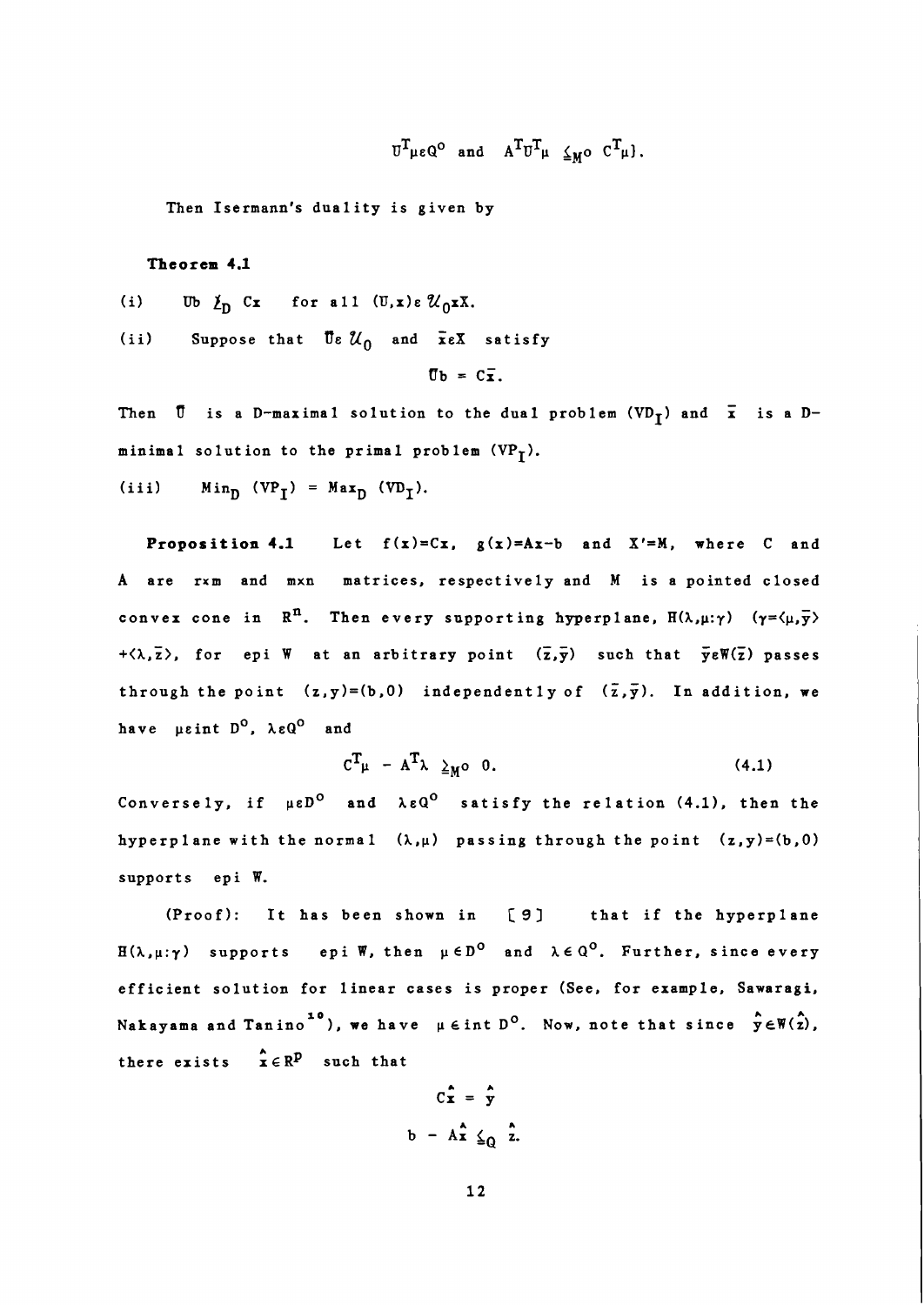Therefore, it follows from the supporting property of the hyperplane  $H(\lambda, \mu; \gamma)$  that for any  $(z, y) \in epi W$ 

$$
\langle \mu, y \rangle
$$
 +  $\langle \lambda, z \rangle \ge \langle \mu, \hat{y} \rangle$  +  $\langle \lambda, \hat{z} \rangle$   
 $\ge \langle \mu, C_x^2 \rangle$  +  $\langle \lambda, b - A_x^2 \rangle$ , (4.2)

where the last half part of (4. 2) follows from the fact that  $\lambda \epsilon Q^0$  and  $2 - (b - A_x) \in Q$ . Since  $(b-Ax, Cx) \in epi$  W for any  $x \in M$ , the relation  $(4.2)$  yields that for any  $x \in M$ 

$$
\langle \mu, Cx \rangle + \langle \lambda, b-Ax \rangle \ge \langle \mu, Cx \rangle + \langle \lambda, b-Ax \rangle.
$$

Consequently, for any  $x \in M$ 

$$
\langle c^T_{\mu} - A^T_{\lambda}, x - \hat{x} \rangle \geq 0
$$

and hence for any  $x-x \in M$ 

$$
\langle c^T_{\mu - A} T_{\lambda}, x - x \rangle \geq 0
$$

Thereofore,

$$
C^{T}{}_{\mu} - A^{T}{}_{\lambda} \geq_{M} 0 \quad 0. \tag{4.3}
$$

Seeing that the point  $(b,0)$ , which corresponds to  $x=0$ , belongs to epi W, it follows from (4.2) and (4.3) that

 $\langle \mu, y \rangle + \langle \lambda, z \rangle = \langle \lambda, b \rangle$ .

This means that the supporting hyperplane  $H(\lambda,\mu;\gamma)$  passes through the point (z,y)=(b,0) independently of the given supporting point (2,y).

Conversely, suppose that  $\mu \in D^0$  and  $\lambda \in Q^0$  satisfy the relation  $(4.1)$ . Recall that for every  $(z,y) \in epi$  W there exists  $x \in M$ , which may depend on  $(z,y)$ , such that

 $y \in Cx + D$  and  $z - (b - Ax) \in Q$ .

It follows, therefore, that for any  $\mu \in D^0$  and  $\lambda \in D^0$ 

$$
\langle \mu, y-Cx \rangle \geq 0
$$
 and  $\langle \lambda, z-b+Ax \rangle \geq 0.$  (4.4)

Hence, by using the relation  $(4.1)$ , we have from  $(4.4)$ 

$$
\langle \mu, y \rangle + \langle \lambda, z \rangle \geq \langle \lambda, b \rangle \tag{4.5}
$$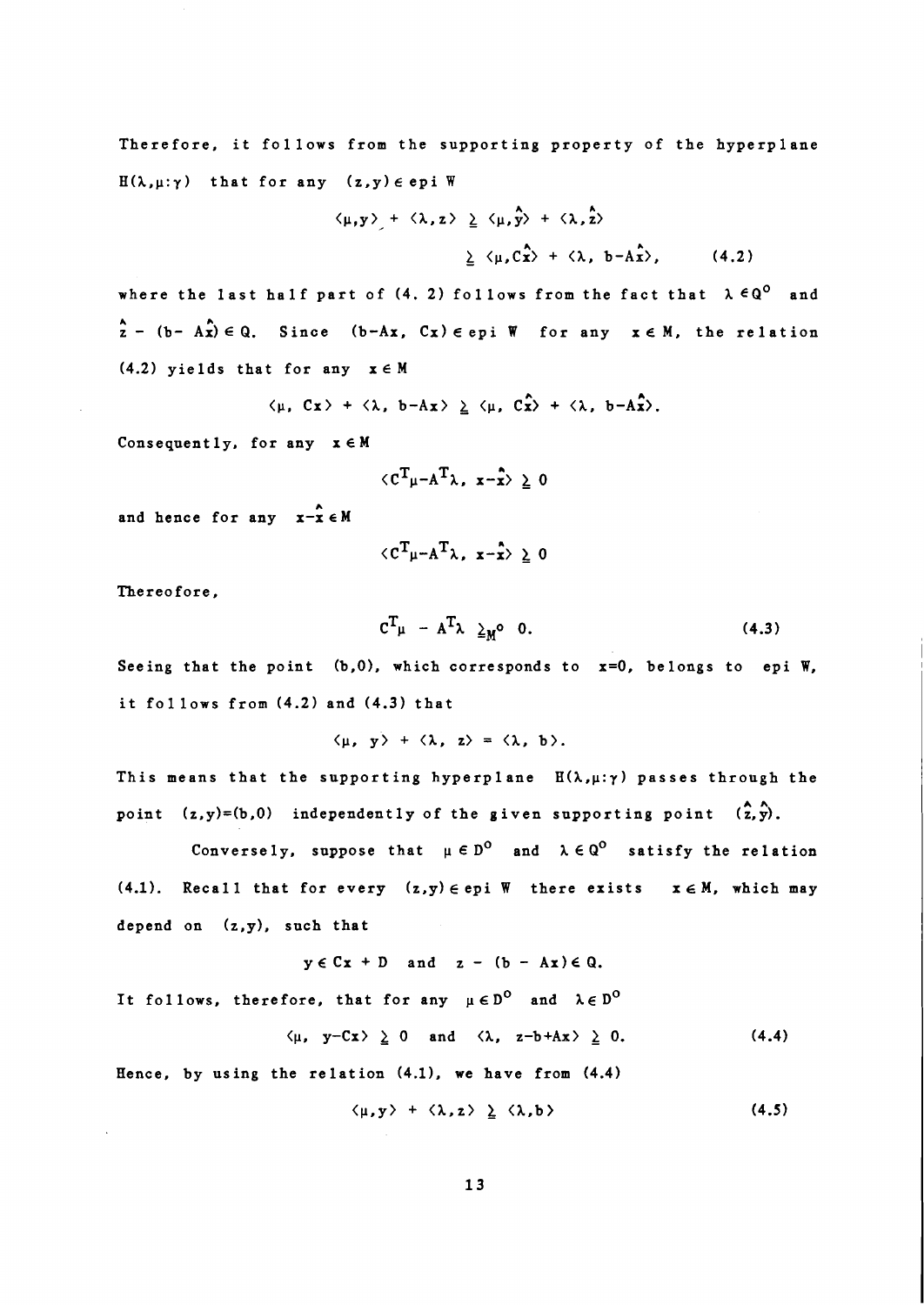for every  $(z, y) \in epi$  W. The realtion  $(4.5)$  shows that the hyperplane  $H(\lambda,\mu;\gamma)$  passing through the point (b,0) and satisfying  $C^T\mu \geq_{M} 0 A^T\lambda$ supports epi W. This completes the proof.

The fol lowing lemma is an extension of the well known Stiemke's theorem and provides a key to clarify a relationship between Isermann's formulation and our geometric approach.

**Lemma 4.1** There exists some 
$$
\mu \in \text{int } D^{\circ}
$$
 such that  
 $(C-UA)^T \mu \geq_M^{\circ} 0$  (4.6)

if and only if there exists no  $x \in M$  such that

$$
(C-UA)x \leq_0 0. \tag{4.7}
$$

Proof: Suppose first that there exists some  $\mu \in \text{int } D^0$  such that (4.6) holds. If some  $x \in M$  satisfy (4.7), or equivalently,

 $(C-UA)x \in (-D) \setminus \{0\}$ 

then since  $\mu \in \text{int } D^0$ 

 $\langle \mu, (C-UA)x \rangle \leq 0$ 

which contradicts (4.6). Therefore, there is no  $x \in M$  such that (4.7) holds.

Conversely, suppose that there exists no  $x \in M$  such that  $(4.7)$  holds. This means

$$
(C-UA)M \cap (-D) = \{0\},
$$

from which we have

$$
((C-UA)M)^O + (-D)^O = R^n.
$$

Hence for an arbitrary  $\mu_0 \in \text{int } D^0$  there exists  $\mu_1 \in ((C-UA)M)^0$  and  $\mu_2 \in$  $(-D)^0$  such that

$$
\mu_0 = \mu_1 + \mu_2 \tag{4.8}
$$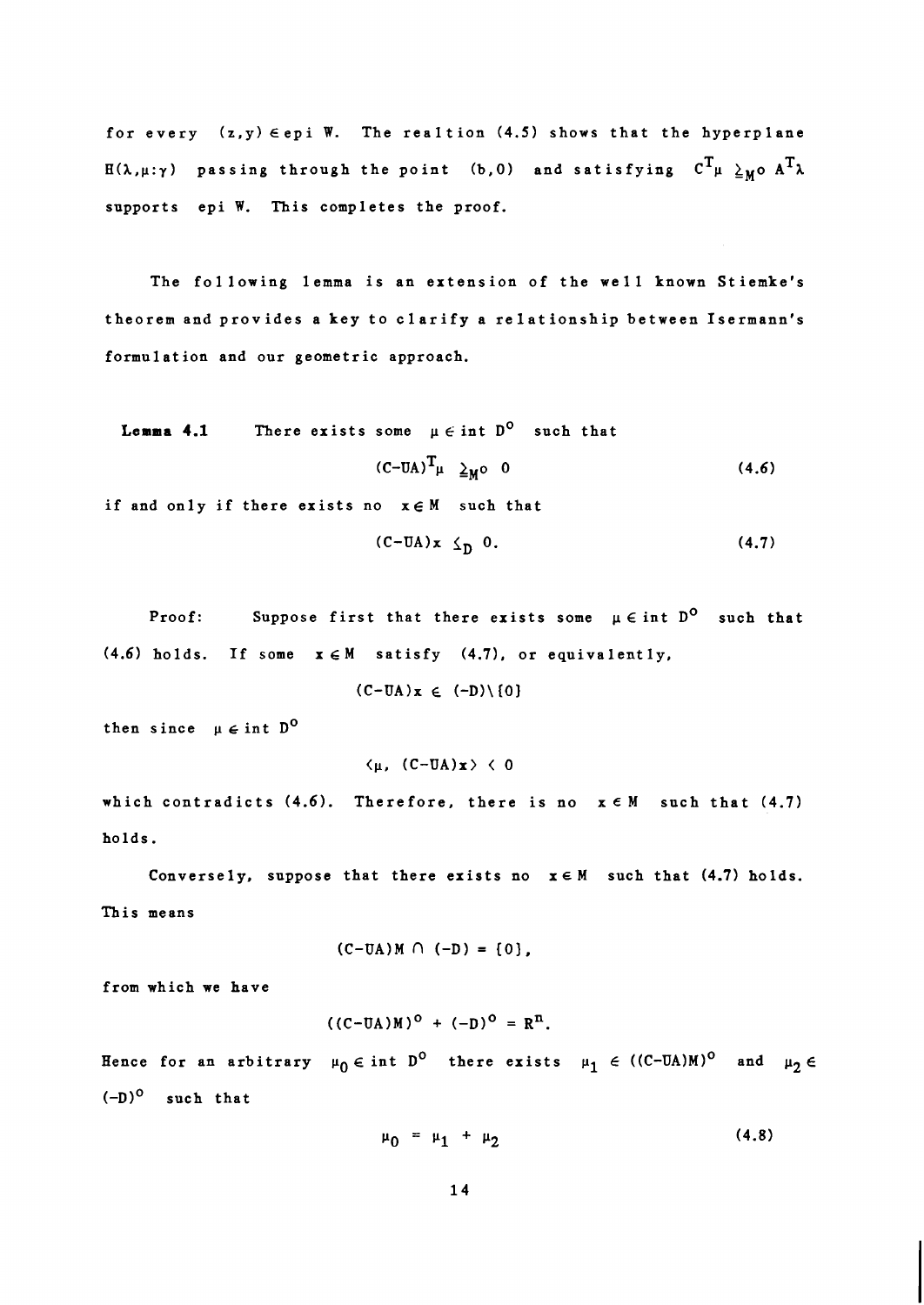and thus

$$
\mu_1 = -\mu_2 + \mu_0.
$$

Since  $-\mu_2 \in D^{\circ}$  and  $\mu_0 \in \text{int } D^{\circ}$ , it follows from (4.8) that we have  $\mu_1 \in$  $((C-UA)M)^{O}$   $\cap$  int  $D^{O}$ . Consequently, recalling that  $((C-UA)M)^{O}$  =  $\{\mu\}$  (C-UA)<sup>T</sup> $\mu \geq_{M}$ 00}, the existence of  $\mu \in \text{int } D^{\circ}$  satisfying (4.6) is established. This completes the proof.

Proposition 4.2 For linear cases with  $b \neq 0$ ,

$$
\bigcup_{\mathbf{U}\in\mathcal{U}_0} \{\mathbf{U}\mathbf{b}\} = \bigcup_{\mathbf{U}\in\mathcal{U}_0} \Phi(\mathbf{U}) = \bigcup_{\substack{\lambda \in \mathbf{Q}^0 \\ \mu \in \text{int } \mathbf{D}^0}} Y_{\mathbf{H}(\lambda,\mu)}
$$

Proof: According to Proposition 4.1 with  $f(x)=Cx$  and  $g(x)=Ax-b$ , for  $\mu \in \text{int } D^{\circ}$  and  $\lambda \in Q^{\circ}$  such that  $C^{T}{}_{\mu}$   $>_{=M^{\circ}}$   $A^{T}\lambda$ , we have

 $\langle \mu, f(x) \rangle + \langle \lambda, g(x) \rangle \ge \langle \lambda, b \rangle$  for all  $x \in M$ .

Therefore, for  $U \in R^{p \times m}$  such that  $U^{T}{}_{\mu} = \lambda$ 

 $\langle \mu, f(x) + \mathbb{U}g(x) \rangle \geq \langle \mu, \mathbb{U}b \rangle$  for all  $x \in M$ ,

which implies by virtue of the well known scalarization property and p **E** int DO that

> $f(x) + Ug(x) \not|_{D}$  Ub for all  $x \in X'$ ,  $(4.9)$

Hence for  $\mathbb{U} \in \mathcal{U}_0$ 

$$
\mathbf{U}\mathbf{b}\in\Phi(\mathbf{U})\,,
$$

which leads to  $\bigcup$  (Ub]  $\subset \bigcup \mathfrak{D}(\mathbb{U})$ .  $\overline{U} \in \mathcal{U}_0$   $\overline{U} \in \mathcal{U}_0$ 

Next in order to show 
$$
\bigcup_{U \in \mathcal{U}} \mathcal{Q}(U) \subset \bigcup_{\lambda \in \mathcal{Q}^0} Y_{H(\lambda,\mu)}
$$
, suppose that  $\overline{y} \in \mathcal{U}(U)$   
 $\psi \in \text{int } D^0$ 

for some  $\sigma \in \mathcal{U}_0$ . Suppose further that  $\sigma^T \mu = \lambda$  and  $\sigma^T \mu \geq_M 0$   $A^T \lambda$  for some  $\mu \in$ int D<sup>o</sup> and some  $\lambda \in \mathbb{Q}^{\mathbb{O}}$ . Then since from Lemma 4.1 we have  $(C-UA)x \nmid_{D} 0$ for all  $x \in M$ , we can guarantee the existence of an efficient solution  $\bar{x} \in M$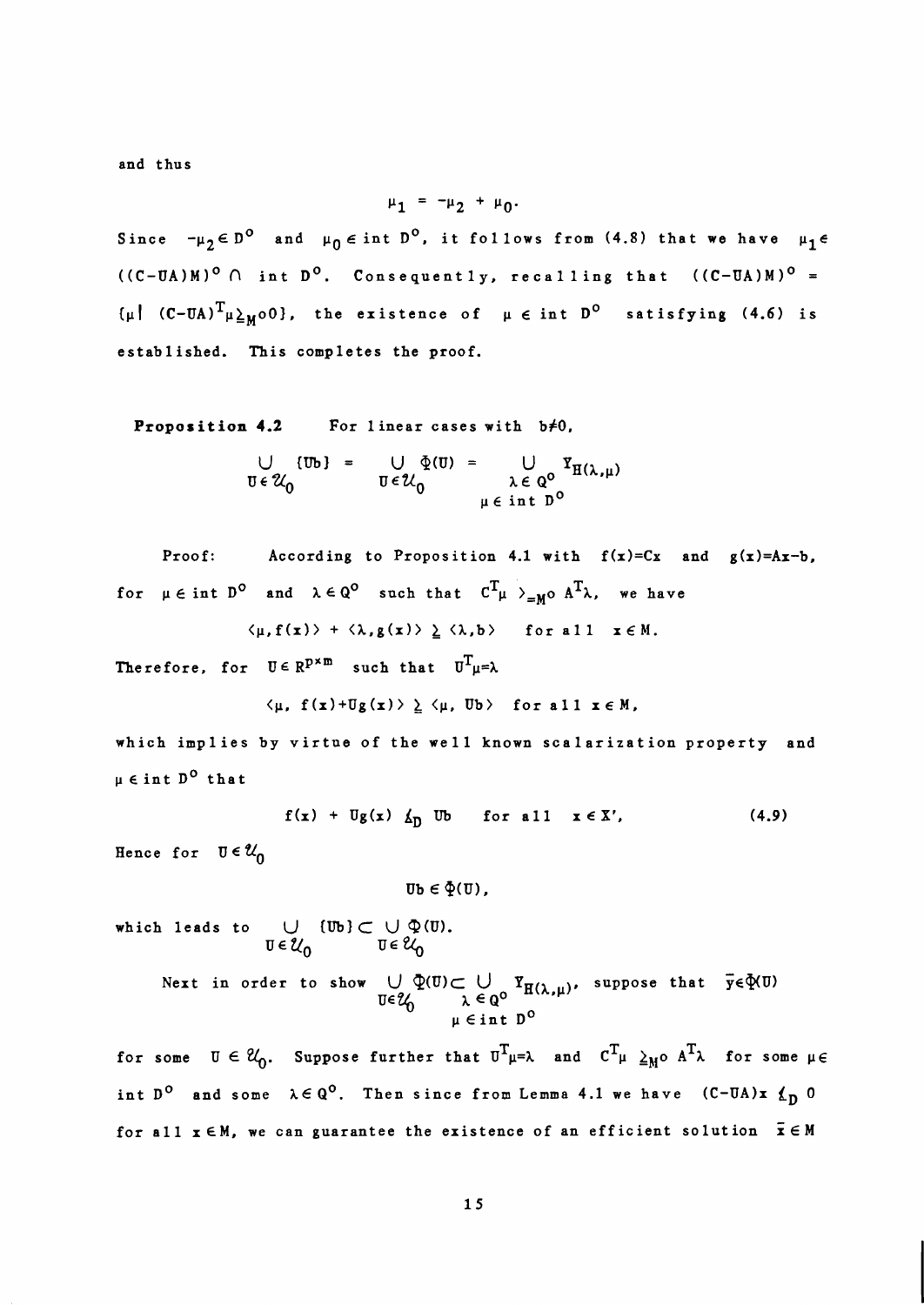for the vector valued Lagrangian  $L(x,U)=Cx+U(b-Ax)$  such that  $\overline{y}=C\overline{x}+U(b-A\overline{x})$ . Moreover, since L(.,U) is a convex vector-valued function over **M** for each U, due to the efficiency of  $\bar{\mathbf{x}}$  for  $\mathbf{L}(\mathbf{x},\mathbf{U})$  there exists  $\tilde{\mathbf{\mu}} \in \texttt{int } \mathbf{D^O}$ such that

 $\langle \overline{\mu}, C\overline{x}+U(b-A\overline{x}) \rangle \leq \langle \overline{\mu}, C\overline{x}+U(b-A\overline{x}) \rangle$  for all  $x \in M$ . (4.10) Hence, letting  $\overline{\lambda}=U^{T}U^{\overline{u}}$ 

 $\langle \overline{\mu}, \overline{y} \rangle \leq \langle \overline{\mu}, y \rangle + \langle \overline{\lambda}, z \rangle$  for all  $(z,y) \in \text{epi } W$ . (4.11) which implies that  $\bar{y} \in Y_{H(\lambda,\mu)}$ . This establishes the desired inclusion.

Finally, we shall show 
$$
\bigcup_{\mu \in \text{int } D^0} \mathcal{I}_{H(\lambda,\mu)} \subset \bigcup_{\mathcal{U} \in \mathcal{U}_0} \{ \mathcal{U}_b \}.
$$
 Suppose now that  $\lambda \in D^0$ 

 $\bar{y} \in Y_{H(\lambda,\mu)}$  for some  $\mu \in \text{int } D^{\circ}$  and  $\lambda \in Q^{\circ}$ . Since (b,0) is a supporting point of  $E(\lambda, \mu)$  for epi W according to Proposition 4.1, we have

$$
\langle \mu, f(x) \rangle + \langle \lambda, g(x) \rangle \geq \langle \lambda, b \rangle \quad \text{for all} \quad x \in X' \tag{4.12}
$$

and

$$
\langle \mu, \bar{y} \rangle = \langle \lambda, b \rangle
$$
 (4.13)

Since b#0, recall that the relation (4.13) shows that two equations  $U^T\mu=\lambda$ **12** and Ub=y have a common solution U∈ R<sup>pxm</sup> (Penrose<sup>12</sup>). In other words, we have  $\bar{y}$  = Ub for some  $U \subseteq R^{p \times m}$  such that  $U^{T}{}_{\mu} = \lambda$ , which leads to  $\bar{y} \in$ **CJ {Ub].** This establishes the desired inclusion.  $\mathbf{U} \in \mathcal{U}_n$ 

Now we can obtain the Isermann duality for linear vector cases via Propositions 3.2-3.3 and 4.2 :

## **Theorem 4.1**

For  $b \neq 0$ ,

$$
Min_{D} (P_{T}) = Max_{D} (D_{T}).
$$

 $16$